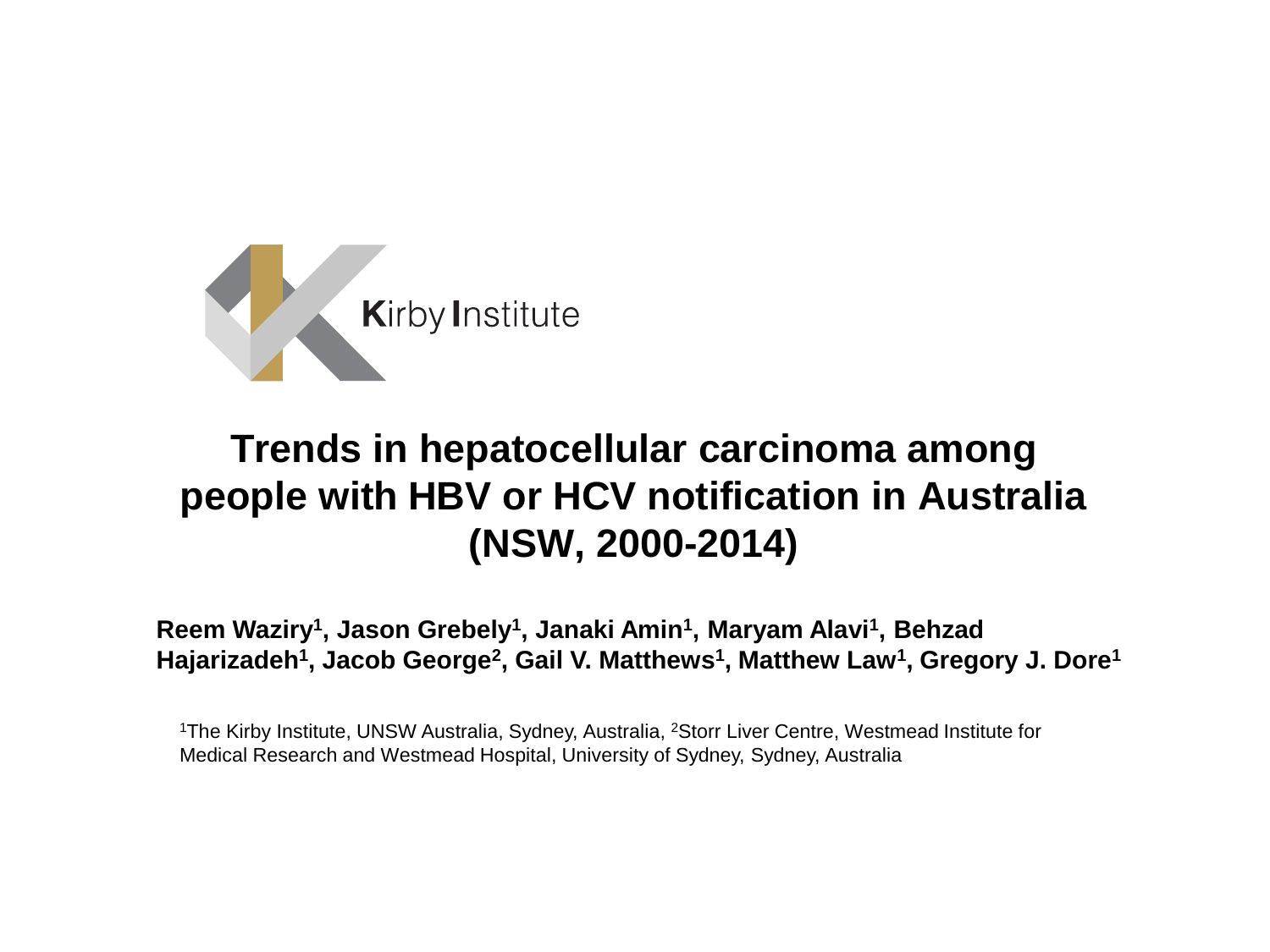

## **HCC global estimates**

# **3 rd**

Leading cause of cancer **death**

# **5 th**

Most common malignant disease in **men**



www.seer.cancer.gov Source: Annual Report to the Nation on the Status of Cancer, 1975-2012



#### **6 th**  $\overline{a}$

Most common cancer **worldwide**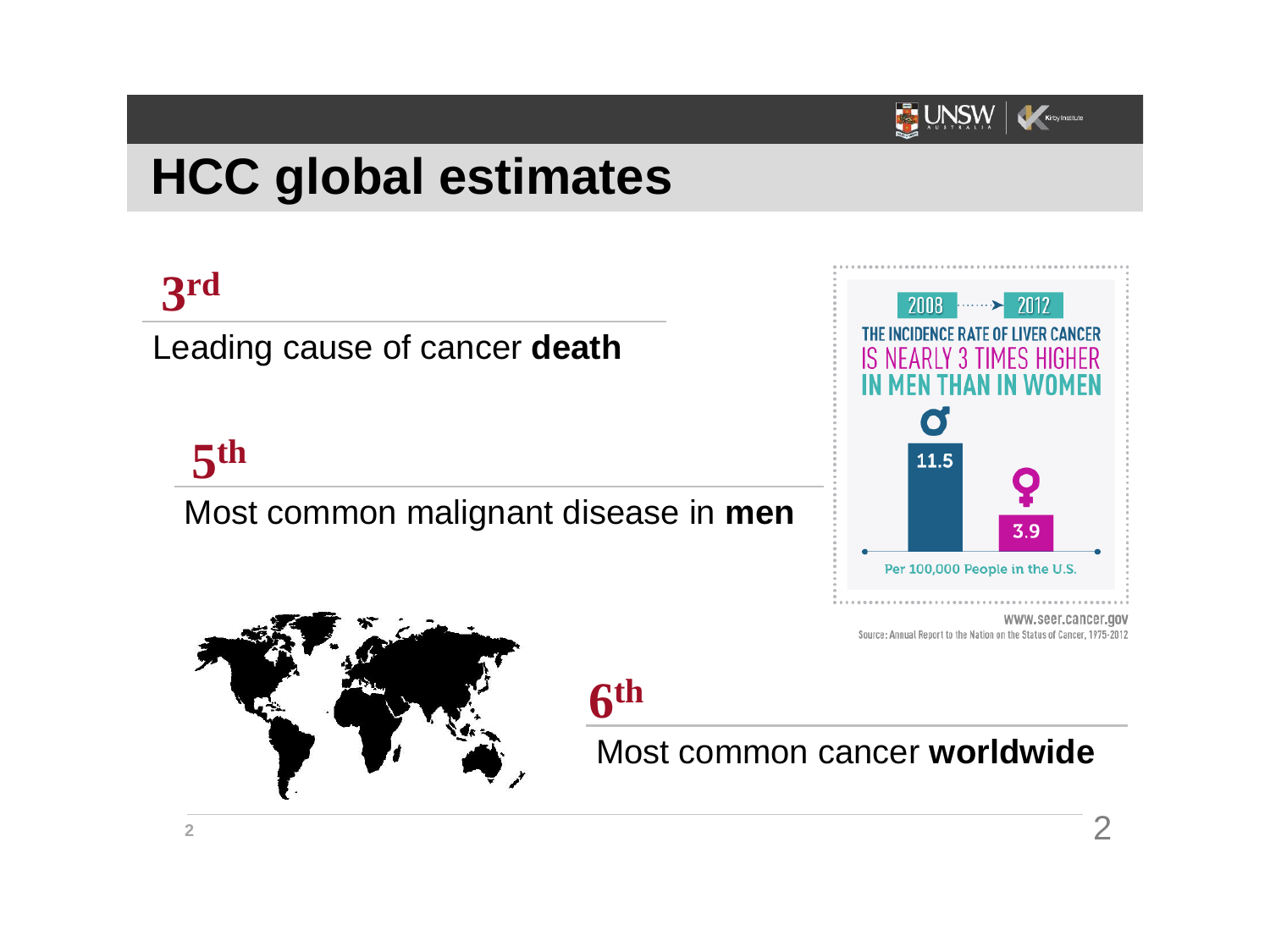

#### **Trends in overall cancer incidence in NSW**



**Source: NSW Cancer incidence and mortality report 2008 <sup>3</sup>** 3• Percentage change in incidence rates in males and females, NSW, 1999-2008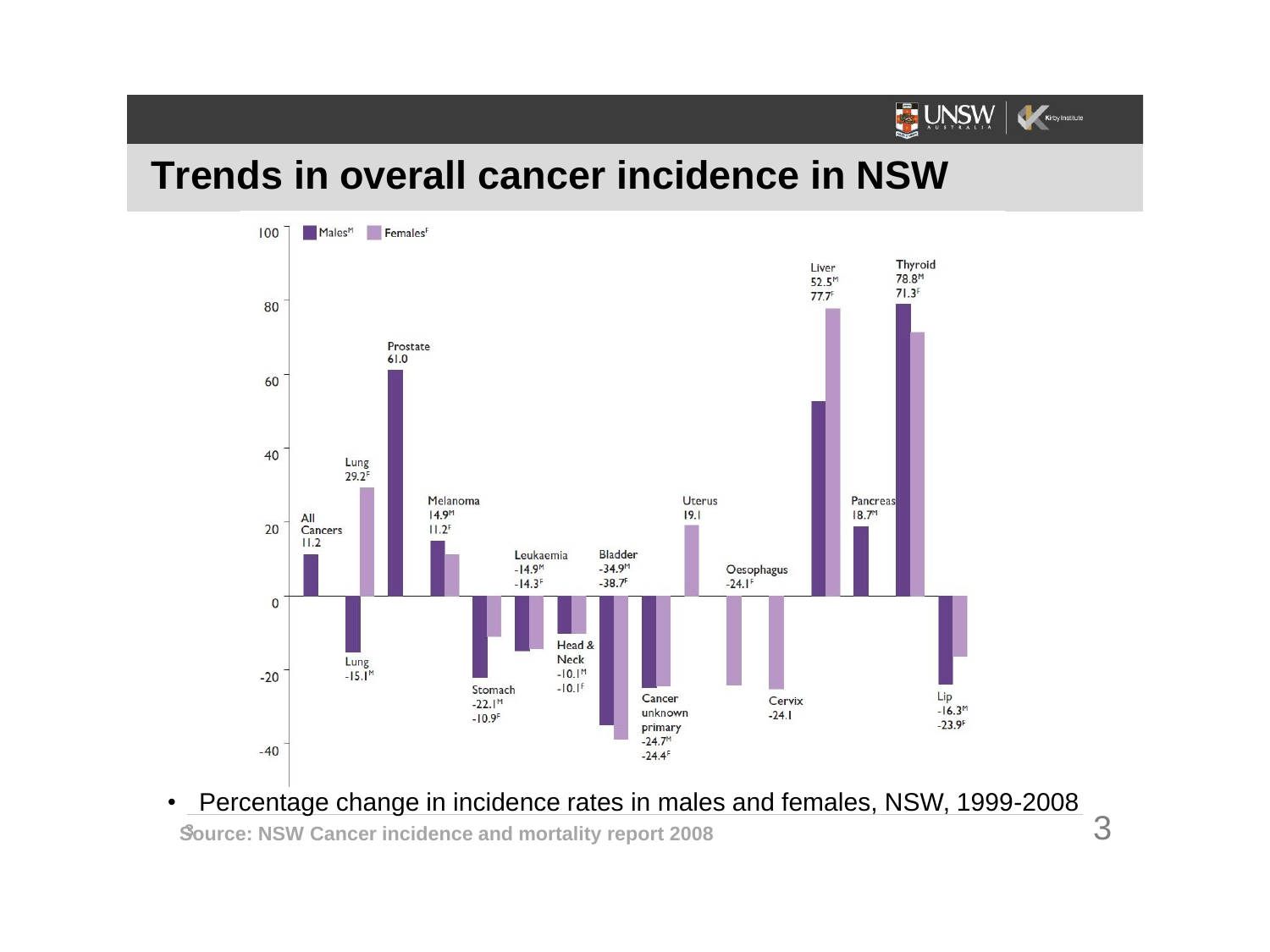

### **The HBV and HCV population**

• **Ageing population**

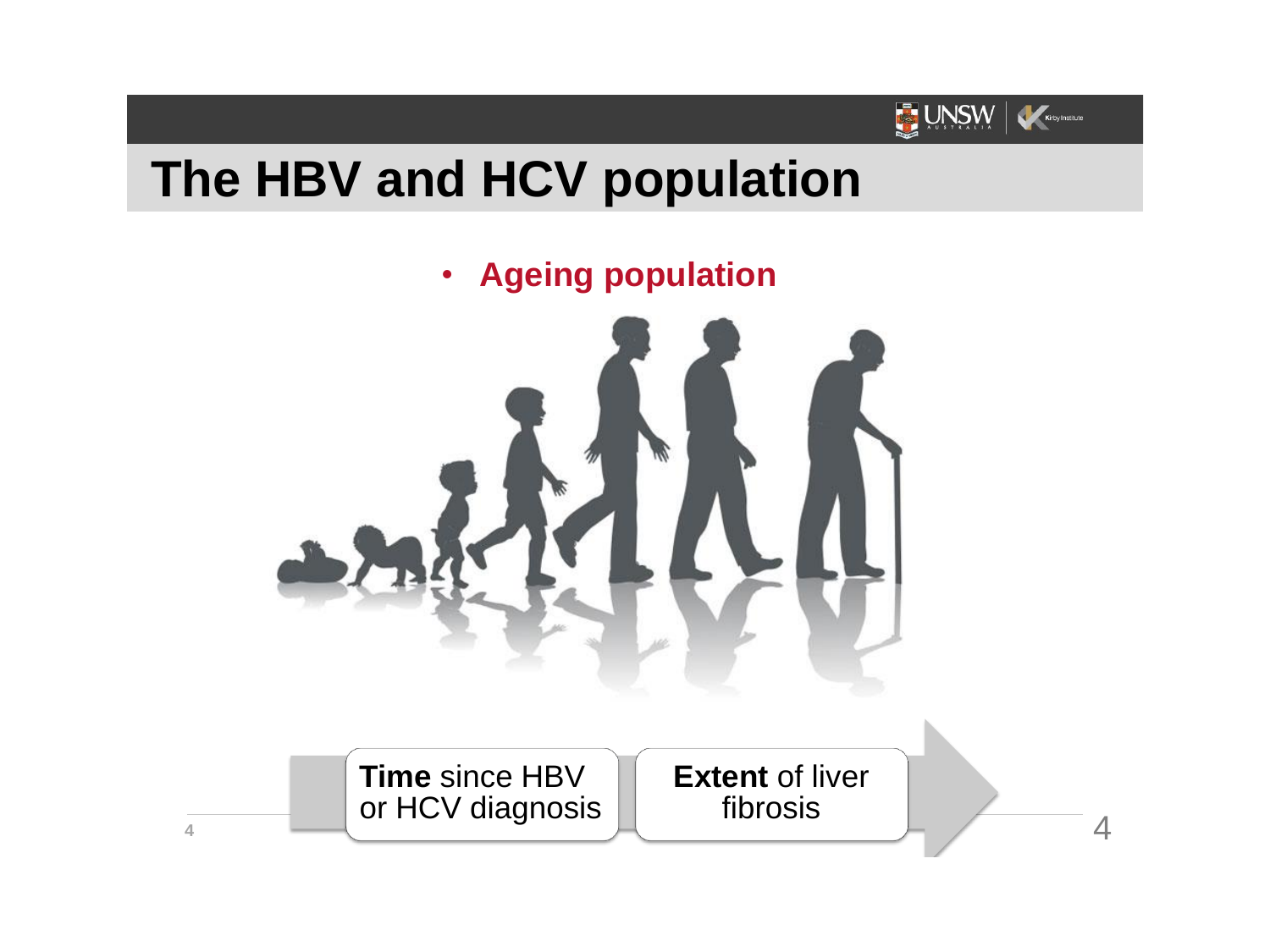

#### **Aims**

#### **Aim.1.**

**Evaluate trends in HCC among people with HBV or HCV** 

#### **Aim.2.**

**Identify factors associated with HBV and HCV-related HCC**

#### **Hypothesis**

**HBV antiviral therapy has been effective in reducing HCC risk at a population level in Australia (NSW, 2000-2014)**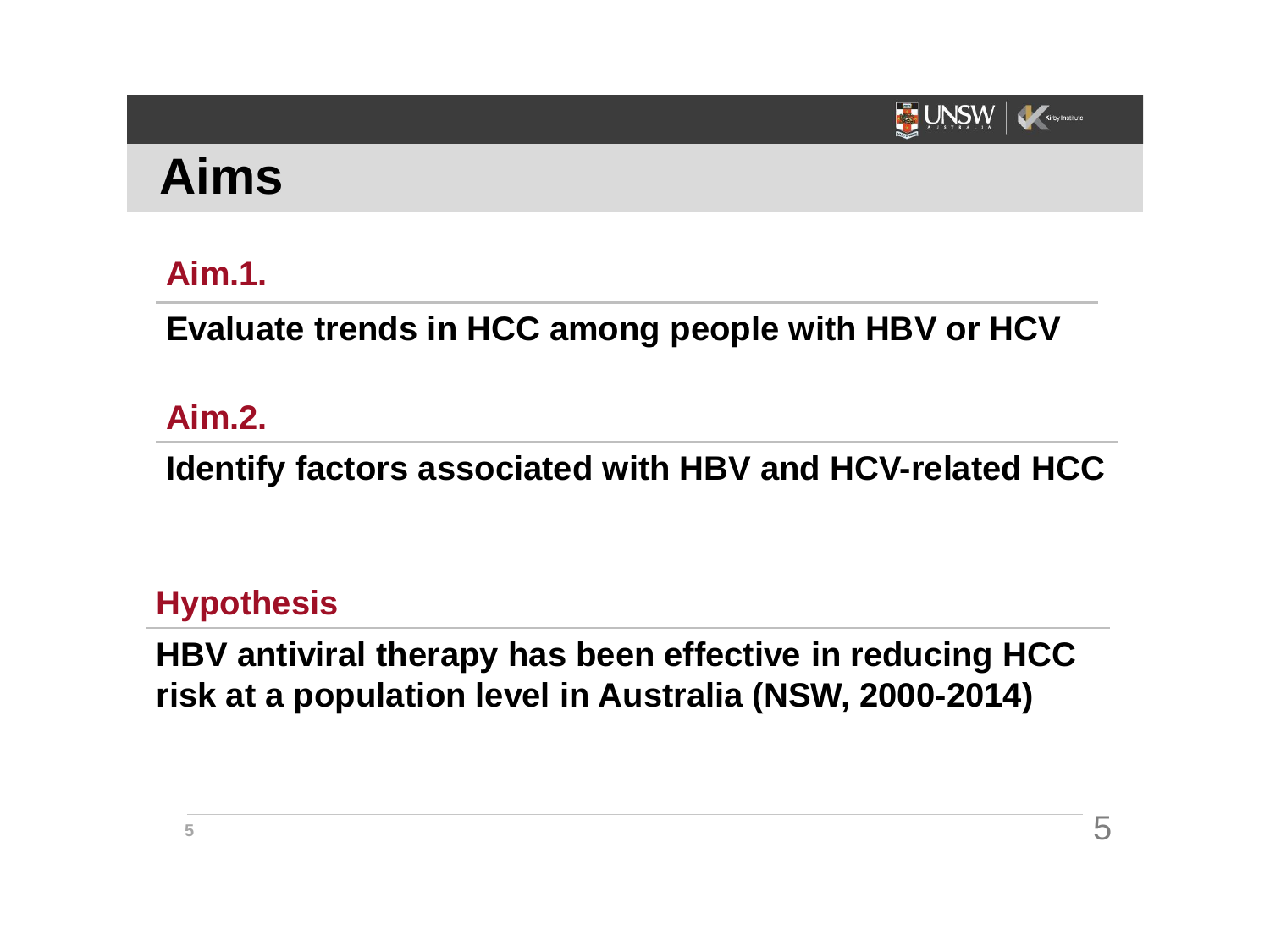

#### **Linkage**





**Population**

**People notified with HBV or HCV in NSW 1993-2012**

**Registry for Births, Deaths & Marriages** 

**1993-2014**



**HIV Administrative dataset**

**1993-2013**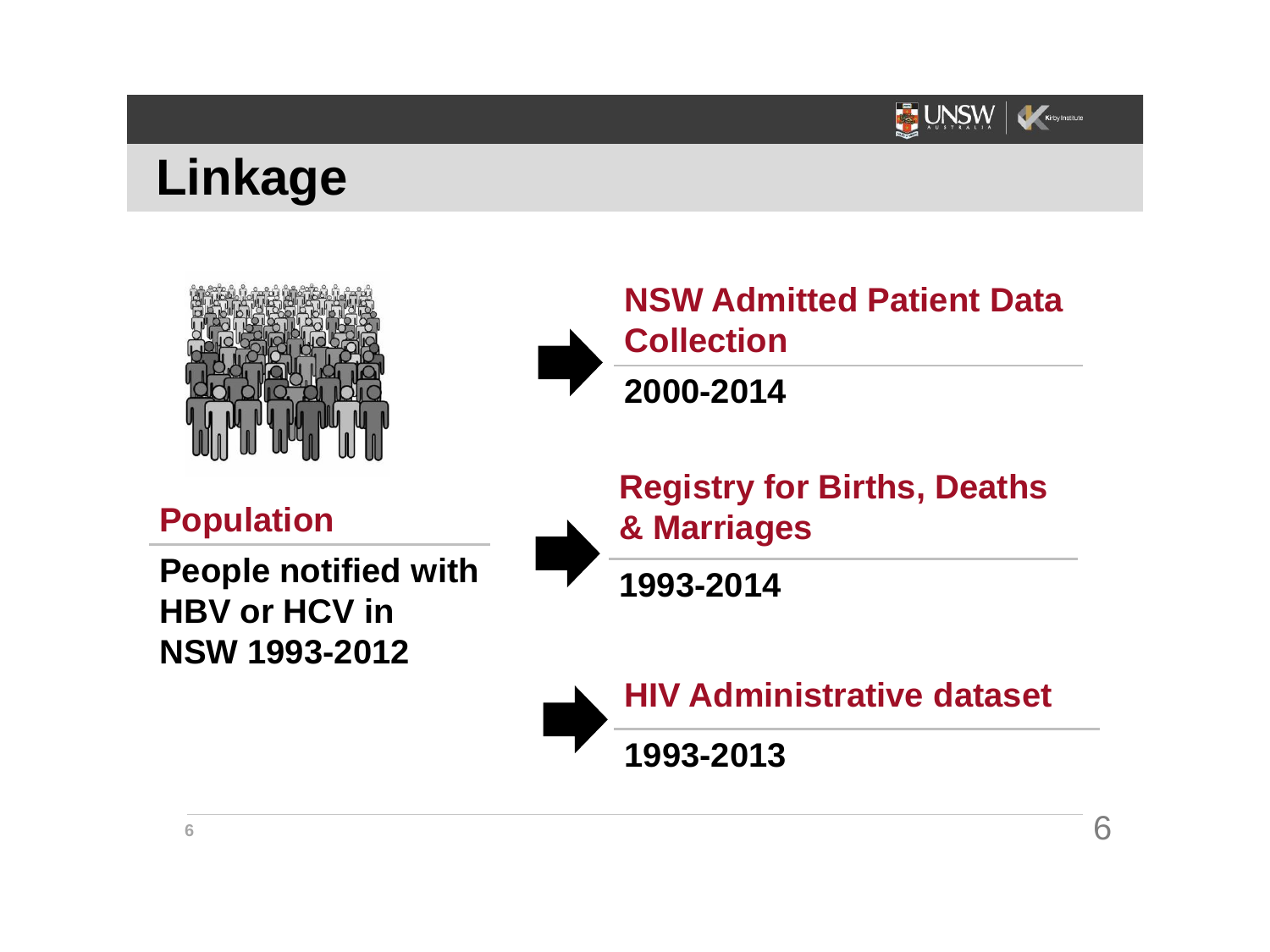

# **HCC ascertainment**

#### **ICD-10-AM\*: C22.0 (HCC)**

As a principle or additional diagnosis



**\*ICD <sup>7</sup> -10-AM: Australian modification of the International Classification of Diseases** 7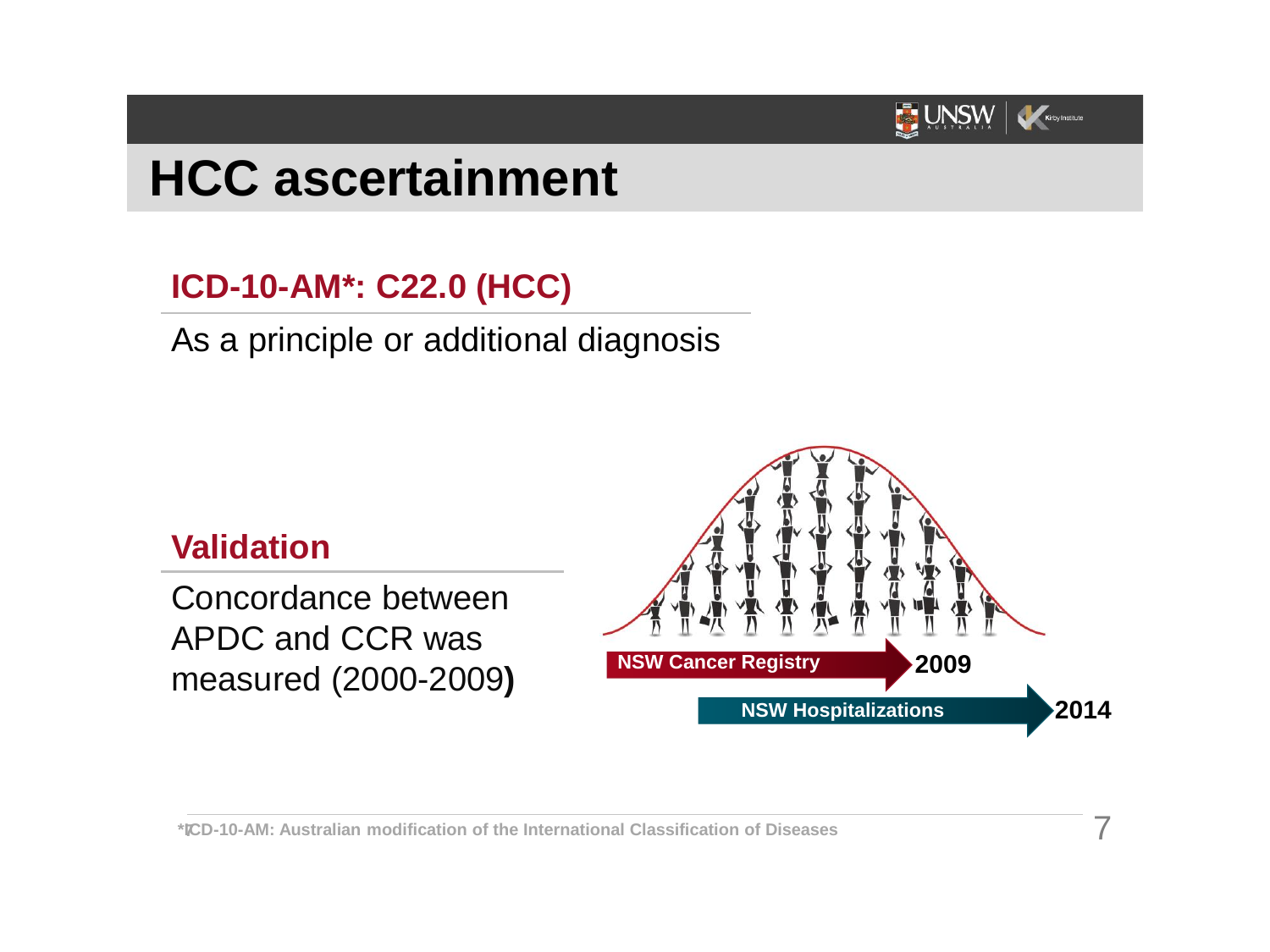

### **In NSW 2000-2014**

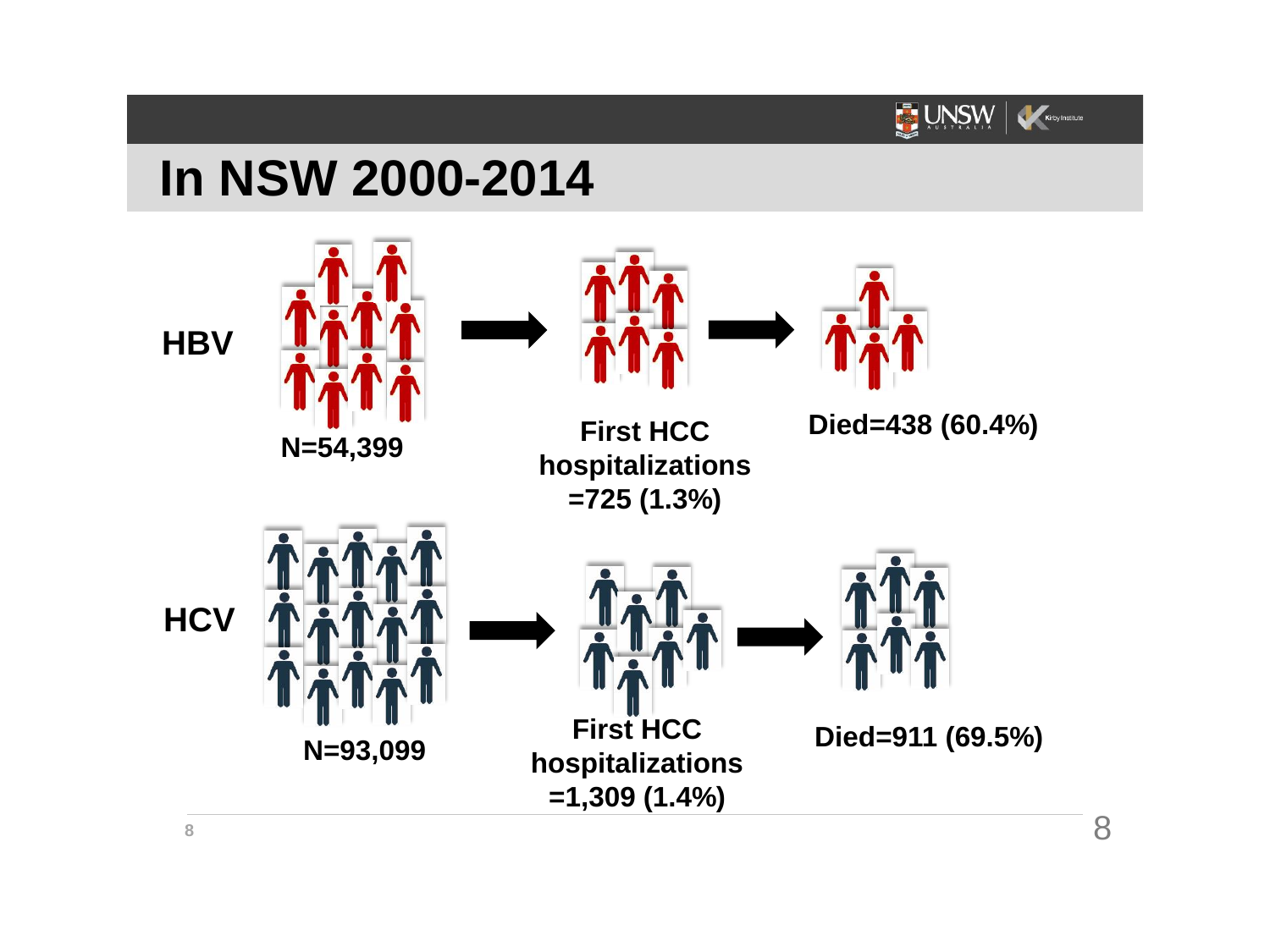

#### **Baseline characteristics**

|                                        | <b>HBV</b>    | <b>HCV</b>                        |
|----------------------------------------|---------------|-----------------------------------|
|                                        | $(n=54, 399)$ | $(n=93,099)$                      |
| Year of birth, Median (IQR)            | 1966 (20)     | 1965 (15)                         |
| Year of birth                          |               |                                   |
| >1965                                  | 27,934 (51)   | 43,449 (47)                       |
| 1956-1965                              | 13,820 (25)   | 32,388 (35)                       |
| < 1956                                 | 12,634 (23)   | 17,235 (18)                       |
| <b>Gender</b>                          |               |                                   |
| <b>Female</b>                          | 24,524 (45)   | 34,765 (37)                       |
| <b>Male</b>                            | 29,595 (54)   | 58,037 (62)                       |
| <b>Place of residence</b>              |               |                                   |
| <b>Metro</b>                           | 24,299 (44)   | 29,629 (31)                       |
| <b>Outer-Metro</b>                     | 24,730 (46)   | 29,955 (32)                       |
| <b>Rural</b>                           | 4,850(9)      | 31,742 (34)                       |
| <b>Country of birth</b>                |               |                                   |
| <b>Australia</b>                       | 4,269(8)      | 48,257 (52)                       |
| <b>Asia Pacific</b>                    | 16,440 (30)   | 4,794(5)                          |
| <b>Europe</b>                          | 1,581(3)      | $\sqrt{4,614(5)}$                 |
| <b>Other</b>                           | 944(2)        | 1,563(2)                          |
| <b>Missing</b>                         | 31,165(57)    | 33,871 (36)                       |
| <b>HIV positive</b>                    | 391(1)        | 1,000(2)                          |
| <b>Alcohol related hospitalization</b> | 1,138(2)      | 15,495 (17)                       |
| Died                                   | 2,636(5)      | $\boldsymbol{\Phi}$<br>10,277(11) |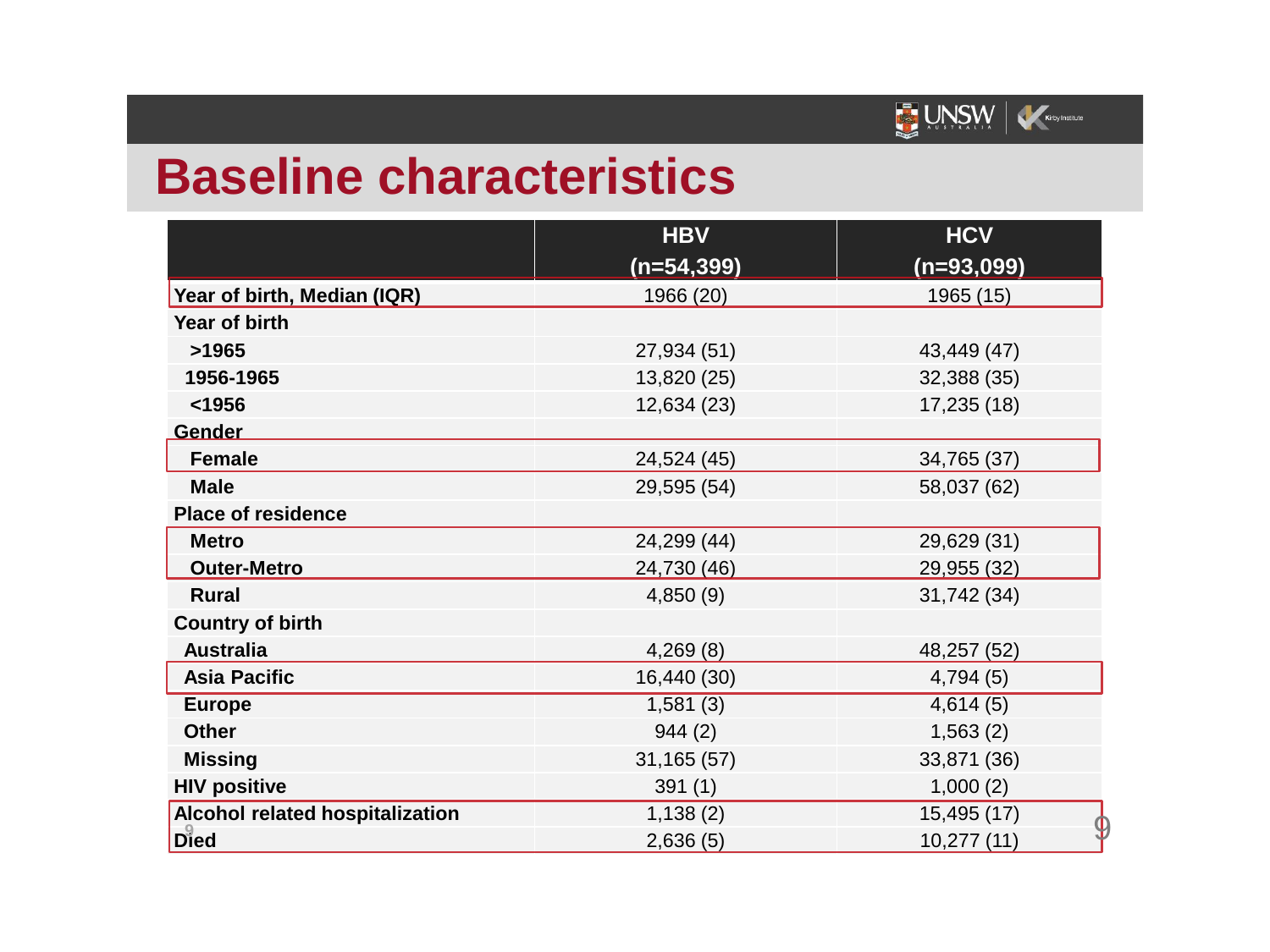

## **HCC trends in NSW 2001-2013**

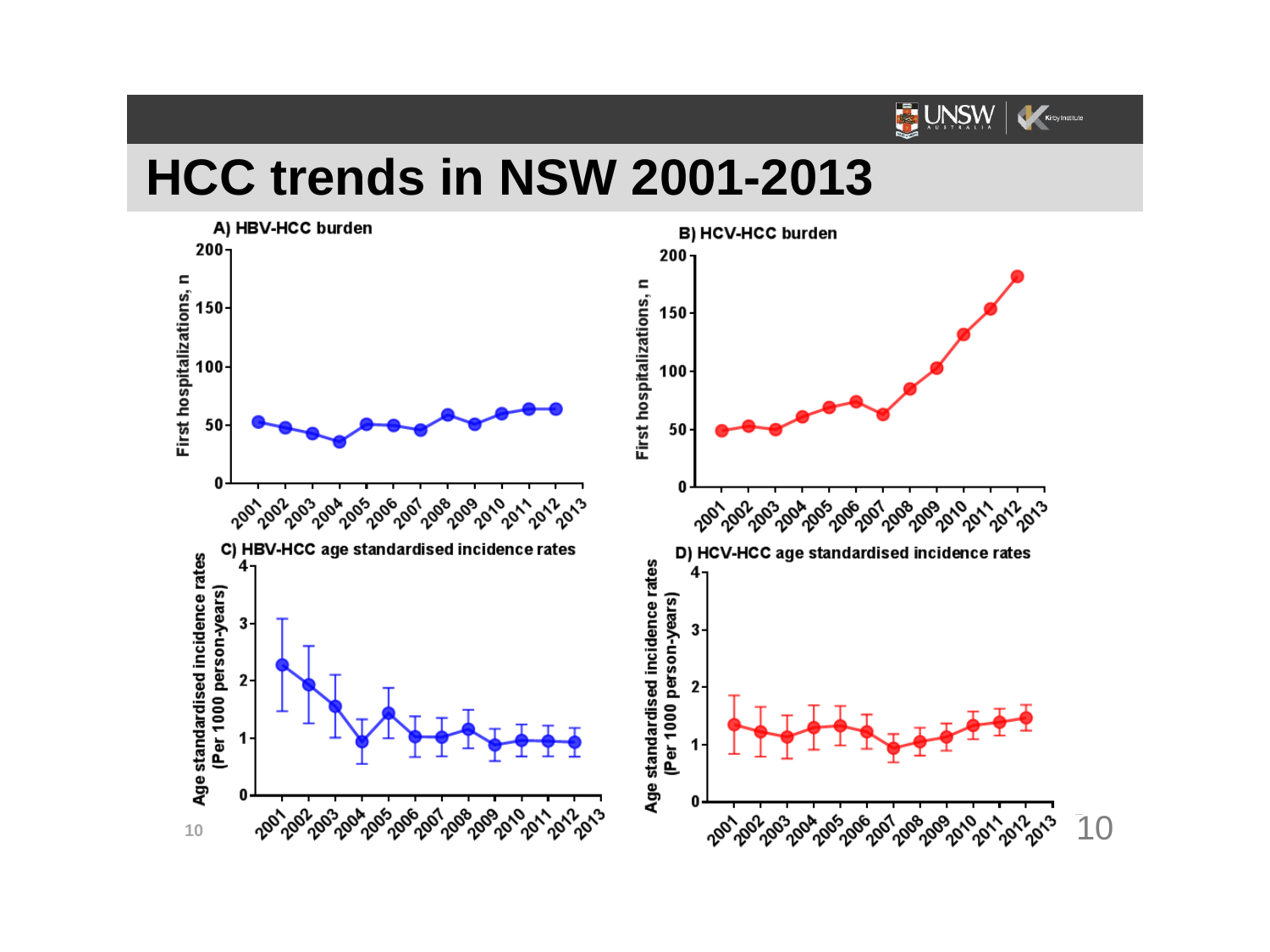

## **Factors associated with HBV-HCC risk**

|                                 | <b>Person-years</b> | <b>HCC</b><br>$(n=552)$ | <b>Adjusted HR</b><br>(95% CI) | P       |
|---------------------------------|---------------------|-------------------------|--------------------------------|---------|
| <b>Study period</b>             |                     |                         |                                |         |
| 2000-2004                       | 126,501             | 134                     | 1.00                           |         |
| 2005-2009                       | 196,827             | 195                     | 0.75(0.59, 0.94)               | 0.01    |
| 2010-2014                       | 219,230             | 223                     | 0.54(0.42, 0.70)               | < 0.001 |
| Age <sup>T</sup>                |                     | $- -$                   | 1.06 (1.05,1.06)               | < 0.001 |
| Gender                          |                     |                         |                                |         |
| <b>Male</b>                     | 290,337             | 458                     | 4.50(3.6, 5.6)                 | < 0.001 |
| <b>Country of birth</b>         |                     |                         |                                |         |
| <b>Australia</b>                | 42,674              | 31                      | 1.00                           |         |
| <b>Asia Pacific</b>             | 159,955             | 400                     | 3.84(2.58, 5.71)               | < 0.001 |
| <b>Europe</b>                   | 15,246              | 52                      | 2.14 (1.34, 3.39)              | < 0.01  |
| <b>Other</b>                    | 7,724               | 12                      | 2.91 (1.48,5.74)               | < 0.01  |
| <b>HIV</b>                      |                     |                         |                                |         |
| <b>Yes</b>                      | 2,907               | $\overline{7}$          | 2.25(0.99, 5.10)               | 0.05    |
| Alcohol-related hospitalization |                     |                         |                                |         |
| <b>Yes</b>                      | 9206                | 38                      | 2.84(1.95, 4.13)               | < 0.001 |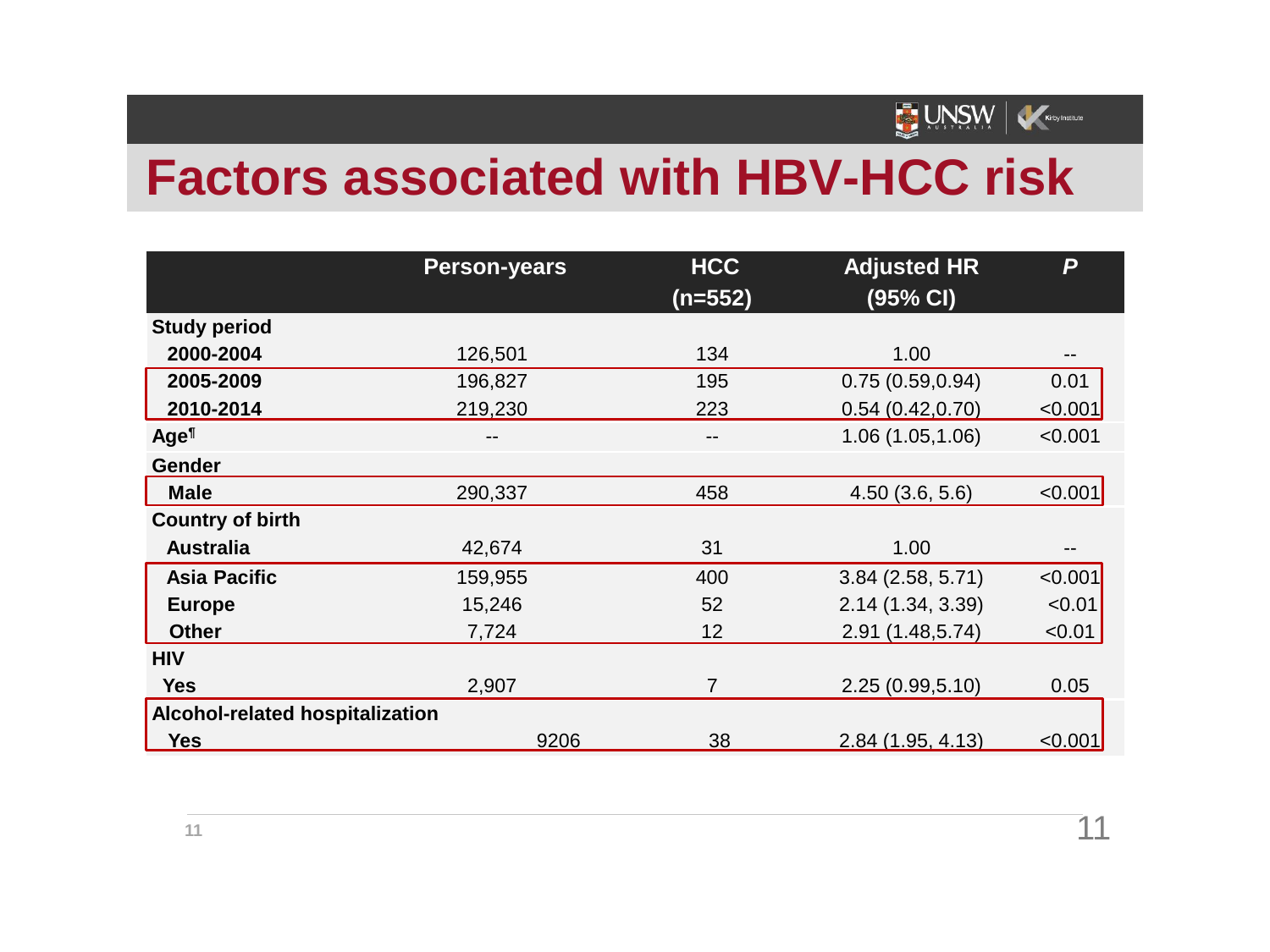

## **Factors associated with HCV-HCC risk**

|                                        | <b>Person-years</b> | <b>HCC</b>     | <b>Adjusted HR</b> | P                        |
|----------------------------------------|---------------------|----------------|--------------------|--------------------------|
|                                        |                     | $(n=1168)$     | (95% CI)           |                          |
| <b>Study period</b>                    |                     |                |                    |                          |
| 2000-2004                              | 249,848             | 184            | 1.00               |                          |
| 2005-2009                              | 360,922             | 350            | 0.86(0.71, 1.04)   | 0.12                     |
| 2010-2014                              | 373,389             | 634            | 0.85(0.69, 1.03)   | 0.10                     |
| Age                                    | --                  | --             | 1.1(1.08, 1.09)    | < 0.001                  |
| <b>Gender</b>                          |                     |                |                    |                          |
| <b>Male</b>                            | 608,106             | 937            | 2.56 (2.20, 2.98)  | < 0.001                  |
| <b>Country of birth</b>                |                     |                |                    |                          |
| <b>Australia</b>                       | 503,627             | 569            | 1.00               | $\overline{\phantom{m}}$ |
| <b>Asia Pacific</b>                    | 49,684              | 236            | 2.37 (1.99, 2.82)  | < 0.001                  |
| <b>Europe</b>                          | 46,998              | 188            | 1.59 (1.33, 1.90)  | < 0.001                  |
| <b>Other</b>                           | 16,174              | 60             | 2.00 (1.52, 2.64)  | < 0.001                  |
| <b>HIV</b>                             |                     |                |                    |                          |
| <b>Yes</b>                             | 8,584               | $\overline{7}$ | 0.76(0.36, 1.62)   | 0.48                     |
| <b>Alcohol-related hospitalization</b> |                     |                |                    |                          |
| <b>Yes</b>                             | 138,570             | 389            | 3.90 (3.39, 4.49)  | < 0.001                  |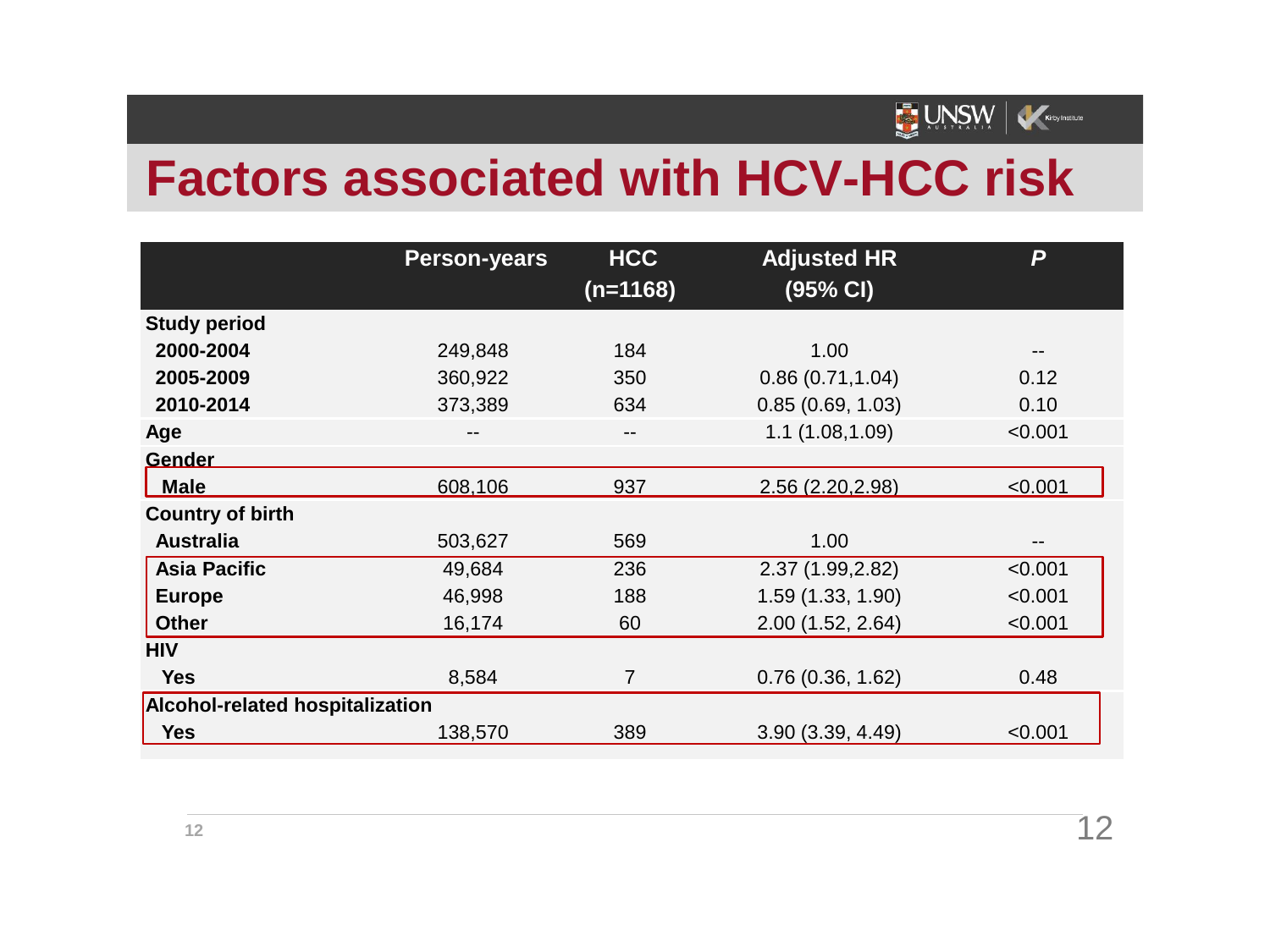

## **Validation**



• **89.9%** of the HBV-HCC and **91.3%** of the HCV-HCC were recorded on both datasets **13** 13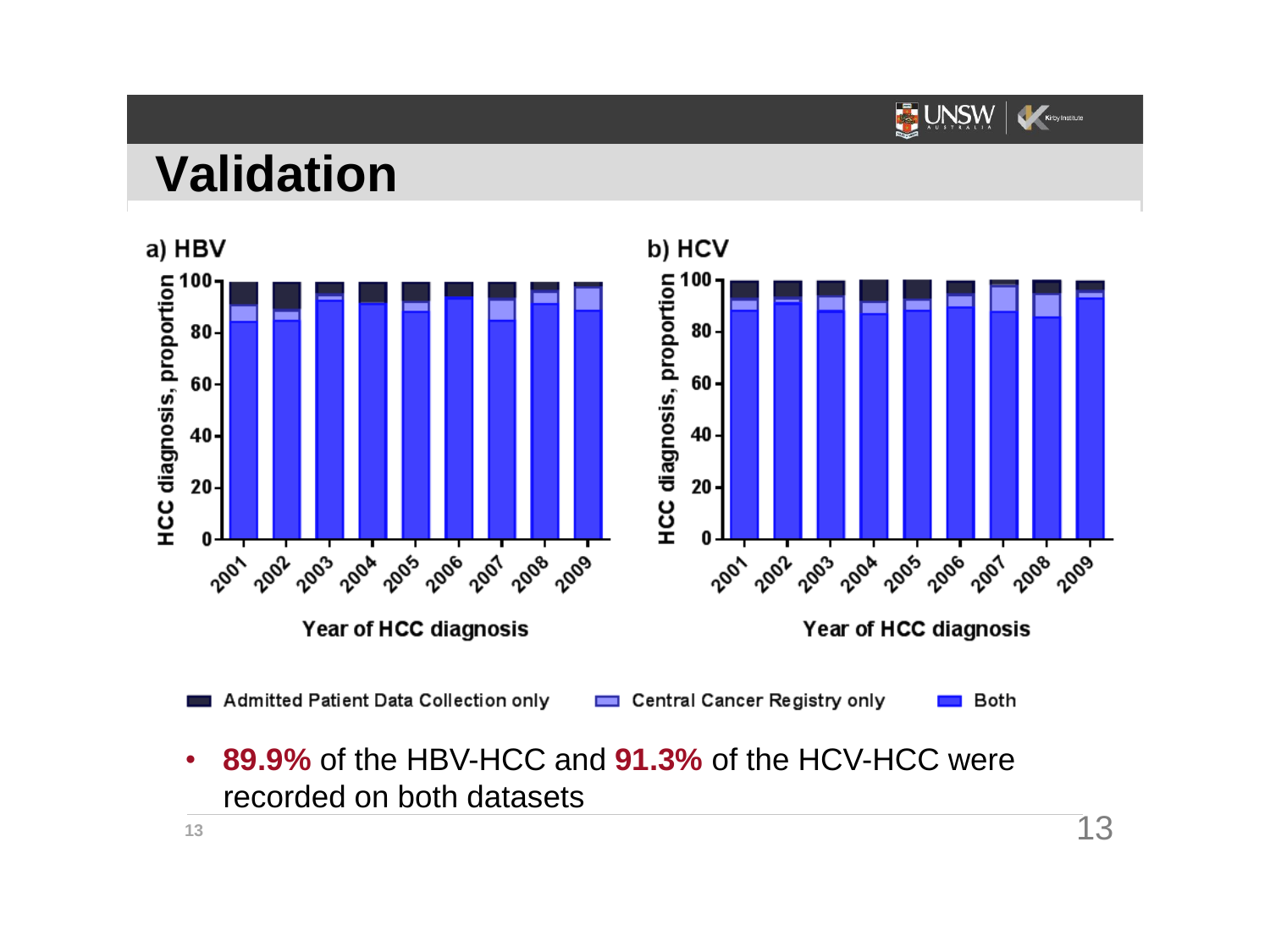

#### **Survival following HCC in NSW 2000-2014**

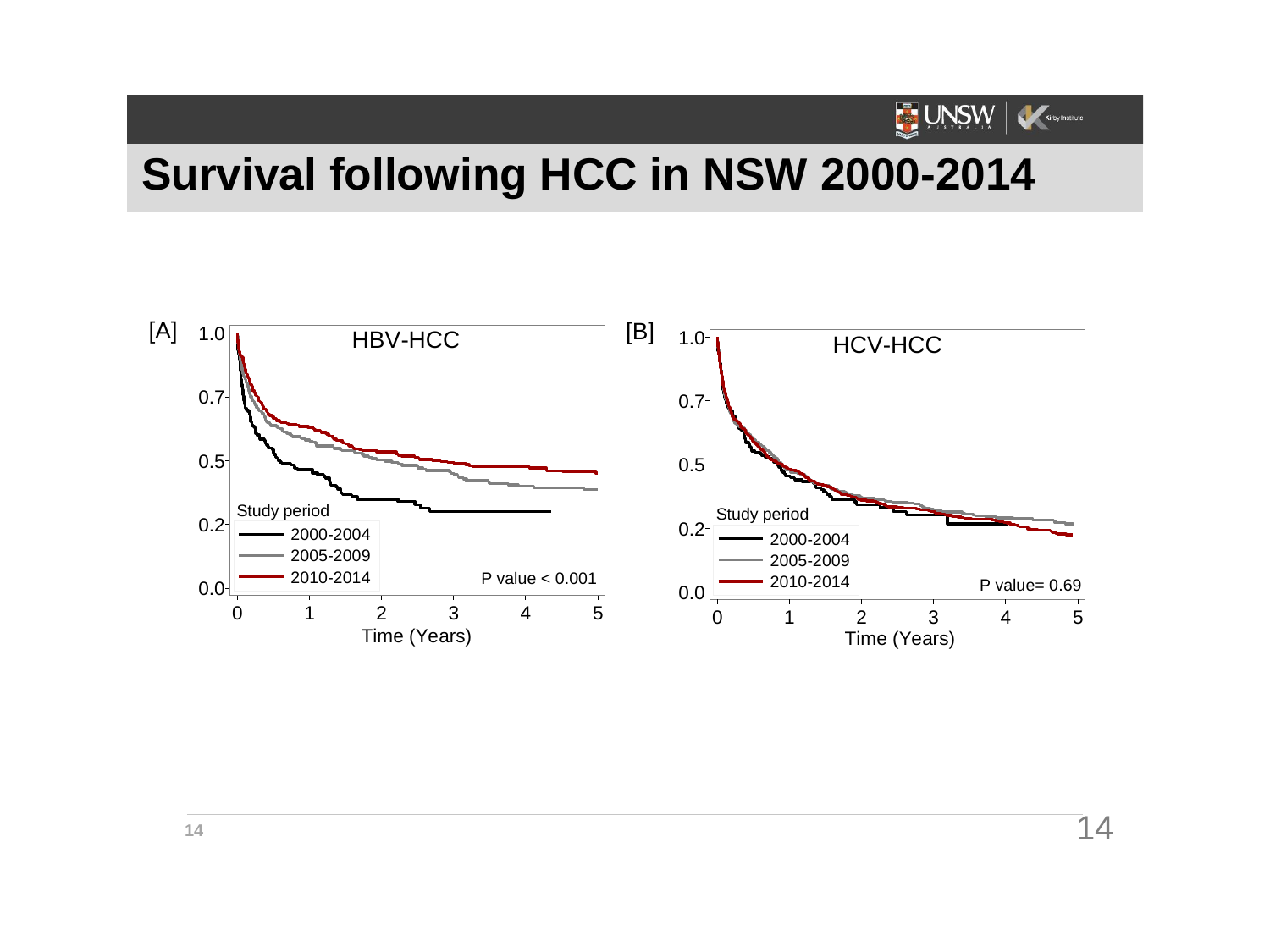

# **Take home messages**



- The individual-level risk of HCC among people with HBV in NSW has more than halved over the period 2001 to 2013
- This suggests an impact of more effective antiviral therapy from mid-2000s



- The individual-level risk of HCC among people with HCV in NSW has remained stable over the period 2001 to 2013
- The population-level HCV-HCC burden continues to escalate